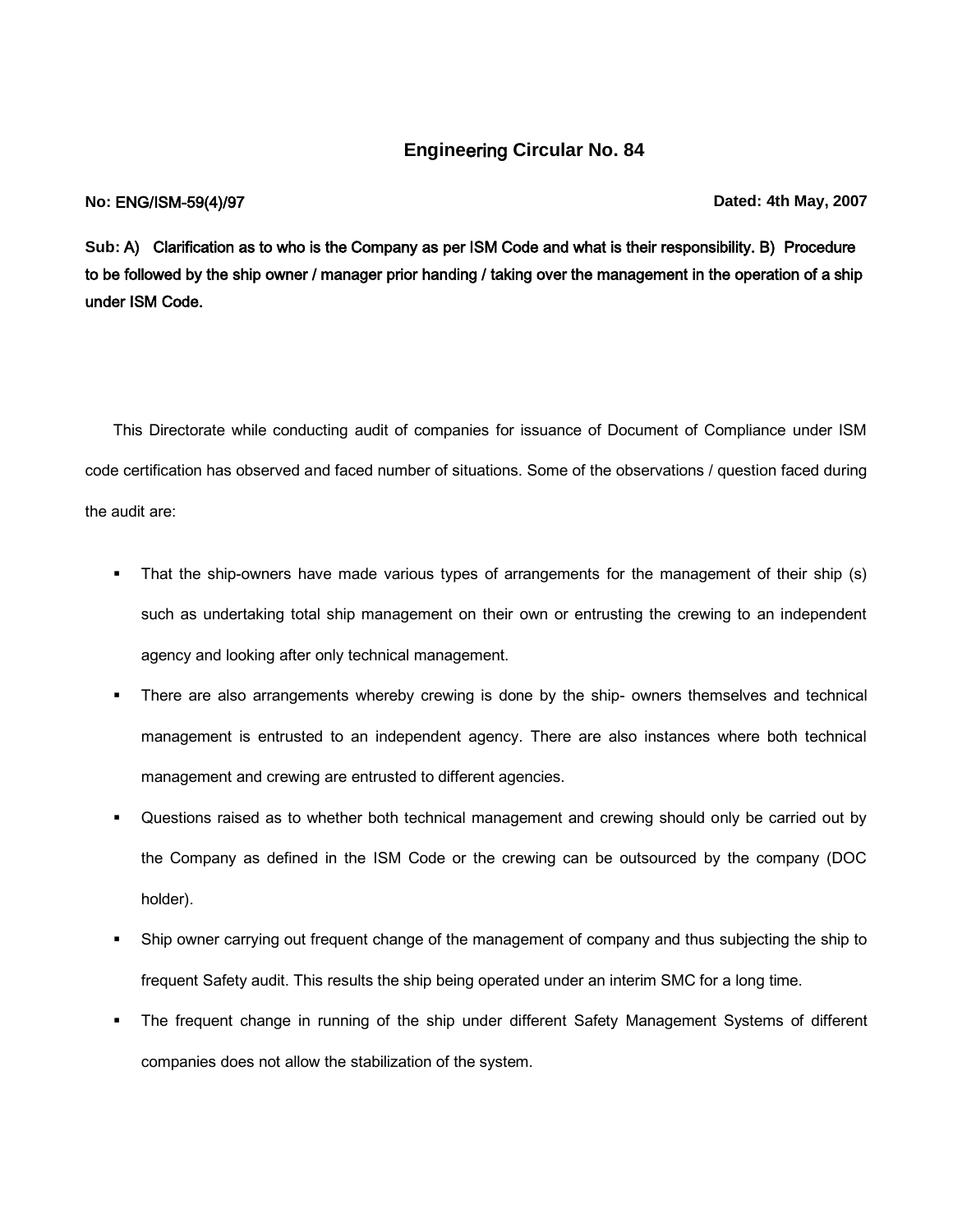- The frequent change of entity that looks after the management of the ship as referred above, results in poor maintenance of ships as has been observed, many a times, by this Directorate.
- During audit the company not able to demonstrate control on the outsourced activities such as crewing, etc.

The above observations have been discussed at this Directorate and guidance notes prepared on the subject matter for compliance. All concerned, viz., the Ship owner, shipping companies holding DOC issued by this Directorate are required to comply with it prior handing and taking over of management of a ship from ship owner.

## A). Clarification as to who is the Company as per ISM Code and what is their responsibility.

- 1. In case the ship owner decides to entrust the management of its ships to a company then they shall submit to the D.G. Shipping the details of the company (DOC holder) by filling up the ISM Form-11 of M.S. Notice 8/2004.
- 2. Prior submitting the ISM-11 form, the ship owner must ensure that the company has got the relevant ship type valid DOC for management of its ship.
- 3. The Company (DOC holder) after undertaking the responsibility for operation of a ship from a ship owner is then to be treated as Company as per ISM Code clause 1.1.2 and shall be considered to be carrying out the total ship management of the ship and they will require to demonstrate the functions of ISM code responsibilities in totality.
- 4. If the company (DOC holder) has outsourced a part function such as crew management either from the ship owner or from a crew management company, in such arrangements, the company (DOC holder) remains responsible for continuously improving the skills of personnel onboard ship and ashore, and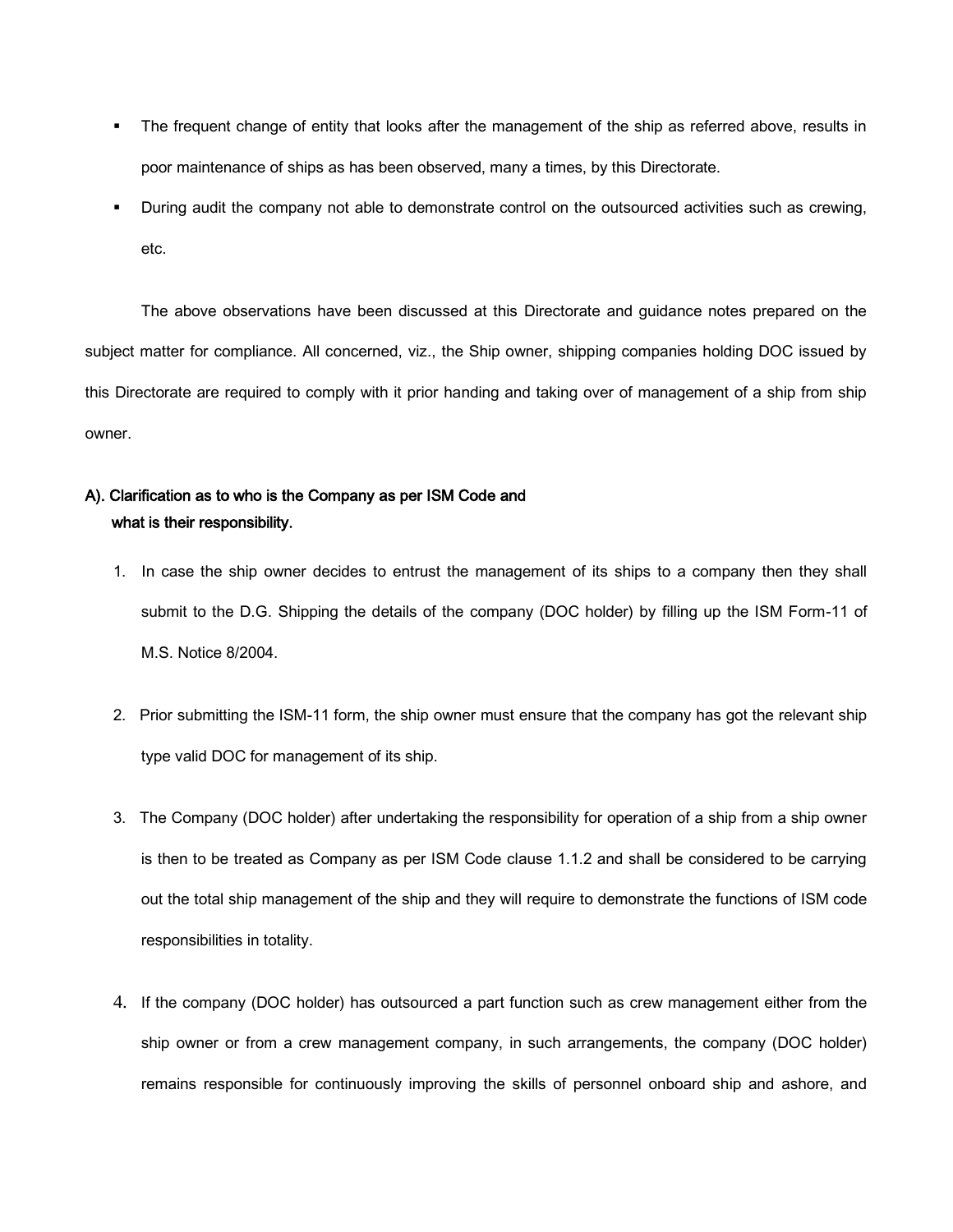must provide for safe practices in ship operations including provision of safe working environment as well as the establishment of safeguards against all identified risks, where needed to be demonstrated during DOC / SMC Audit.

5. If paragraph 4, mentioned above is applicable to an entity, who may enter into an agreement duly registered, with the Company (DOC holder), the agreement must specifically mention as to who is "the company." The agreement also should ensure that the crew-managers, all the officers and crew appointed by them on board the vessel shall report to and comply with the instructions and advice of the "company" and that the crew and officers will have a direct link in all matters with the shore based designated person of the "company."

There must also be a clause in the agreement providing that the articles of agreement or any other document (s) that the managers enter into with the officers or crew shall specifically provide that the concerned officer/s or crew shall report and take advice from the "company", whose identity must be disclosed, and shall have a direct link and comply with the instructions of the named "designated person" of the "company." Since, very often, the crew management company appoints a sub-manager; there must be a clause which states that: "Clauses and and anti-line the agreement between the ship-owners / managers and the company shall also be included for compliance in such subagreements."

All necessary and concerned instructions in the matter of compliance with the ISM Code should be documented by the "company" and made available to the officers and crew individually, and their signatures taken of for acknowledging that they have carefully read the same. The "company" shall also independently conduct its own audit of the working of the crew-managers and/or their sub-managers, and obtain all necessary documents showing compliance and keep such documents available with them, to be shown at the time of the ISM audit. The essence is that, the ISM audit of the technical managers,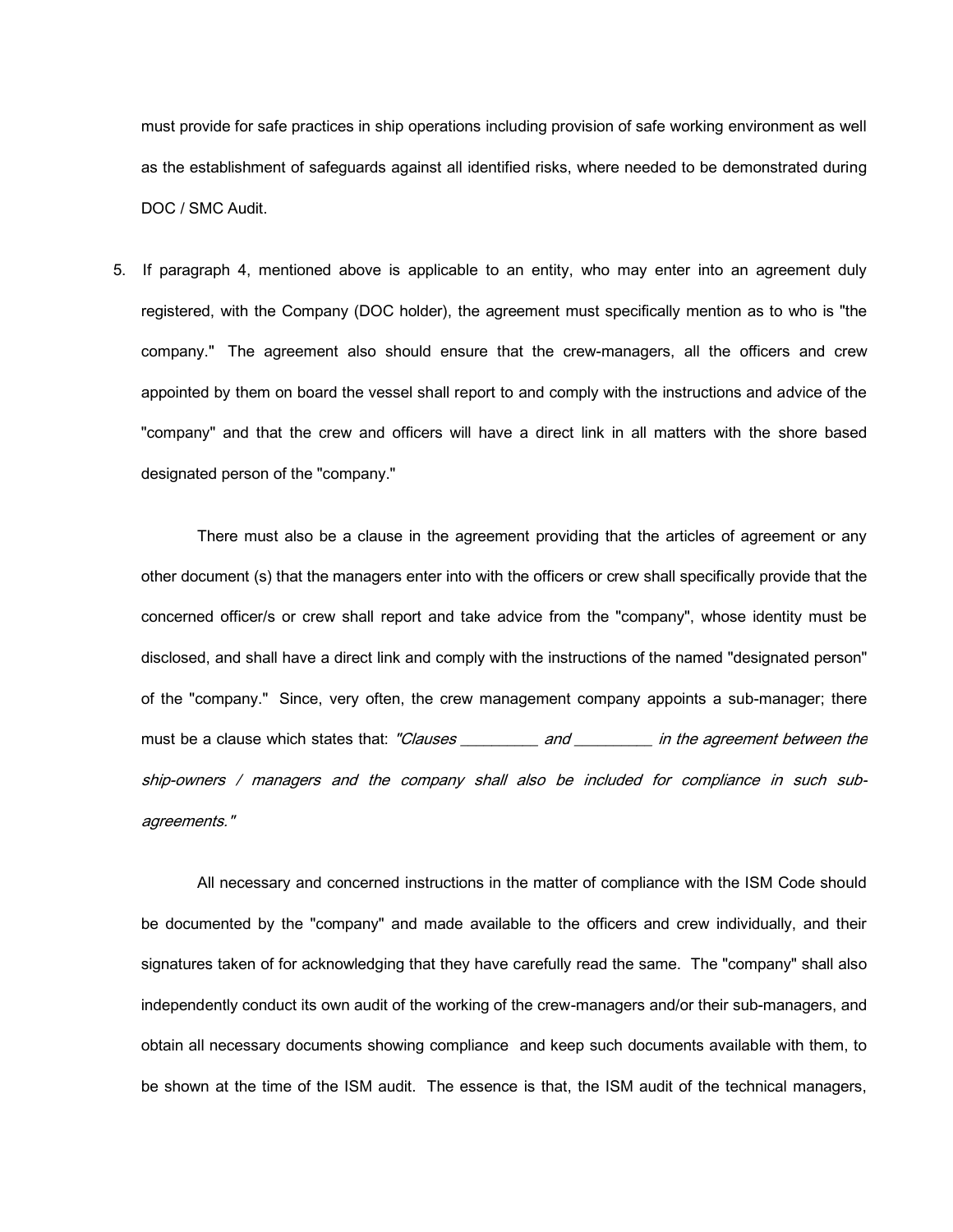without the auditor having to go elsewhere, should satisfy him that the "link", as is required under the ISM Code, is properly established.

For your guidance a sample of memorandum between the ship-owners and the "company", and the ship-owners and the crew-managers, as the case may be is at **Annex-1** (please note the submission of a copy of your memorandum to the ISM Cell, D.G. Shipping is not a requirement, only submission of declaration form ISM-11 form by ship owner is a requirement)

## ANNEX- 1

CLAUSE IN THE AGREEMENT BETWEEN SHIP-OWNERS/COMPANY AND THE CREW-MANAGEMENT COMPANY:-

 The crew managers shall ensure that all the officers and crew appointed by them on board the owners' vessel shall report to the Company, M/s. The company of the state of the state of the state of the vertex of the "company", as defined in the ISM Code; and also shall comply with all instructions and advice of the "company". The Managers shall further ensure that the crew and officers appointed will also report to the shore-based "designated person" of the "company", M/s. **Example 20** and shall have a direct link with the company, to whom the officers and crew shall provide all information required, from time to time.

 In the event of your sub-contracting this agreement to any other agency, you shall provide an appropriate provision in the agreement, to the satisfaction of the company, to comply with the provisions of clause \_\_\_\_\_\_\_\_\_\_\_\_\_\_\_\_\_ above.

 The crew-managers will also offer the owners / "company" to conduct an audit of its operation of the ship and matters connected with the officers and crew; and all documents in this behalf shall be handed over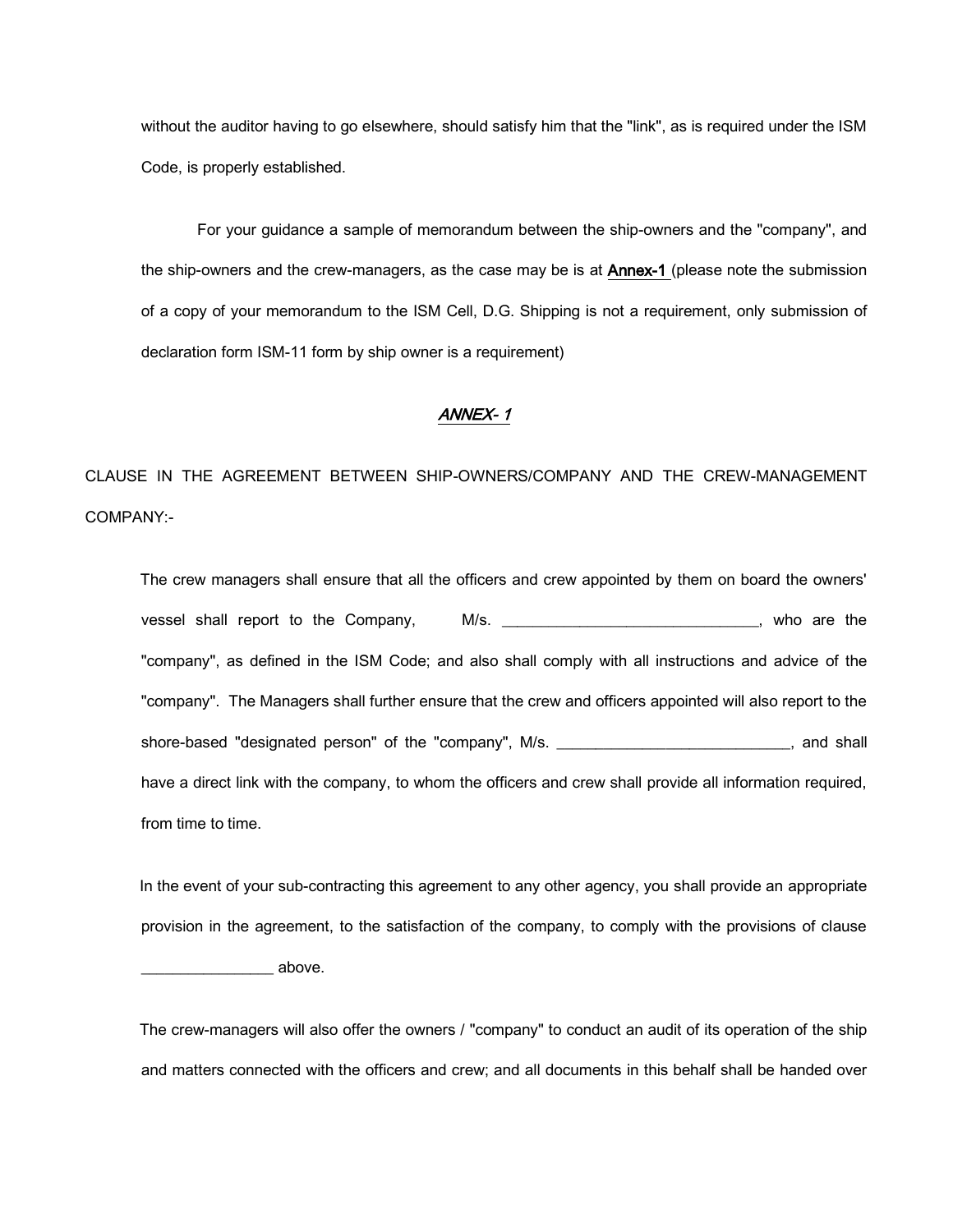and maintained by the **company**, to enable them to make it available to the ISM auditors.

 The above provision shall be included in the operation manual and the attention of the officers and crew should be brought to it, at the time of signing on the articles, and their signatures be obtained in confirmation that it has been so brought to their notice.

# B). Procedure to be followed by the ship owner / manager prior handing / taking over the management in the operation of a ship under ISM Code.

- 1. Responsibility of the ship owner prior giving management of its ships to a company:
	- .1 Ship owner must report to the ISM Cell, D.G. Shipping, Mumbai about the change of management at least 7 working days prior to the actual change of management
	- .2 To ensure that the company is in possession of a valid DOC / interim DOC for the operation of the ship.
	- .3 To ensure that the DOC / interim DOC of the company is relevant to the ship i.e., the ship type mentioned in the DOC / interim DOC must correspond to the ship being considered for management.
	- .4 To submit declaration of company (duly filled ISM-11 form) to the ISM Cell, D.G. Shipping, Mumbai.
- 2. Responsibility of the company (ship manager) prior and after taking over the management of a ship from the ship owner before putting into operation:
	- .1 To carry out a detailed pre-takeover inspection to ensure following:
		- a. Ship is in possession of valid statutory certificates and complies with all flag State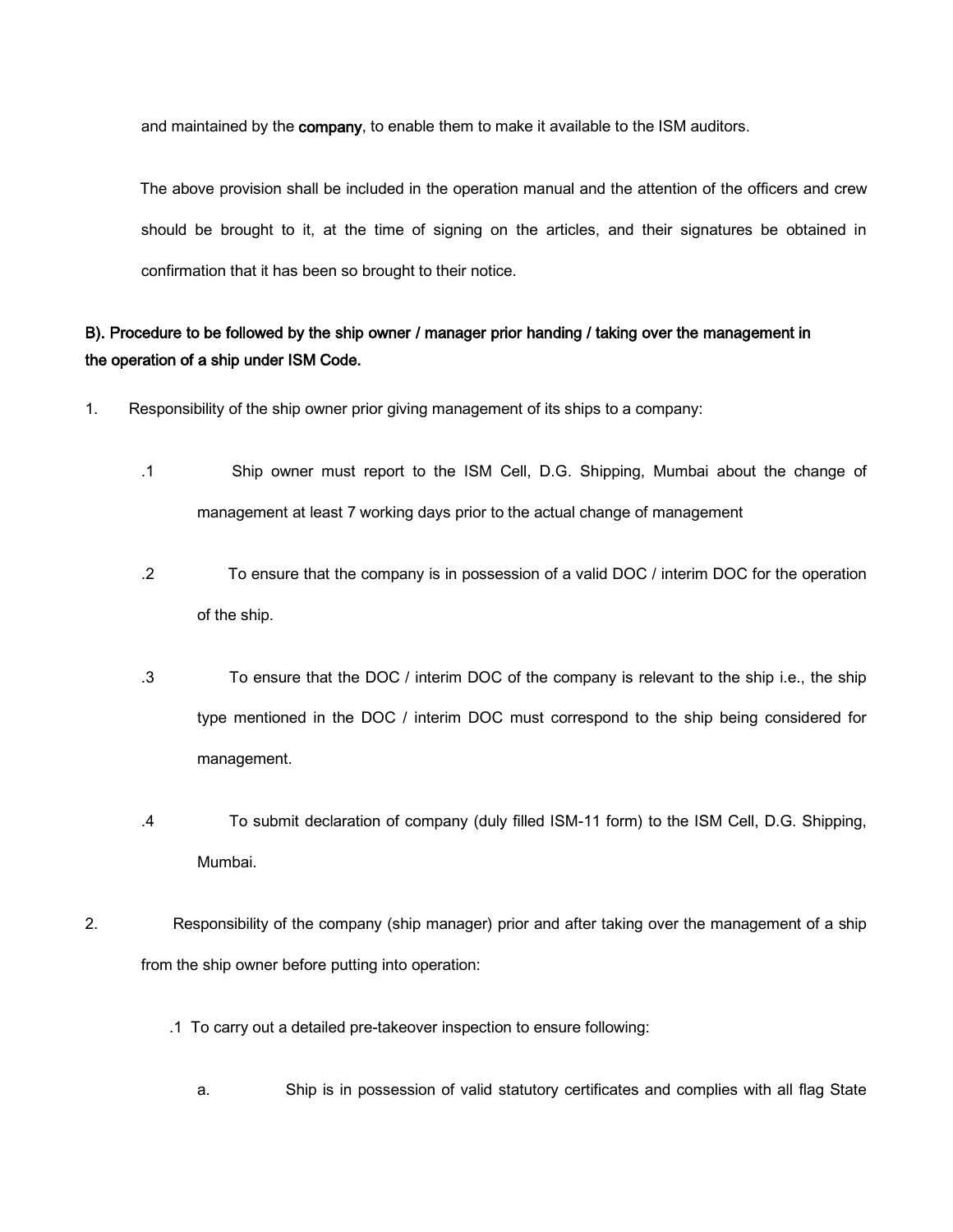#### requirements

- b. Ship is provided with a response plan in identification of new company (ship manager).
- c. Ship is in possession of all previous and present records pertaining to its SMS and ship security plan.
- d. Ship staff is familiar with reporting requirements in case of emergency situation.
- e. Ship is in possession of a valid class certificate from IACS member or IRS or both and that the ship is free from any condition of class.
- .2 On satisfactory verification of above and after deciding to take over the management of the ship, the company must impart training to its ship staff on reinforcement of best practices of company policy, objectives and its SMS
- .3 The superintendent is required to impart training to joining ship staff with ship's equipment with special focus on emergency equipment / procedures and safety management system and to ensure that the crew certification is complete as per ships manning certificate.
- .4 Familiarization of ship staff is to be done on ships lay out and loading / discharging, mooring, navigation and Engine Room procedures / operation with the existing staff.
- .5 Emergency drills and safety committee meeting, boat and fire drills, safety rounds to be conducted by the ship staff and reported to the superintendent.
- .6 After rectification of all deficiencies / defects and finding that the ship's condition is satisfactory for